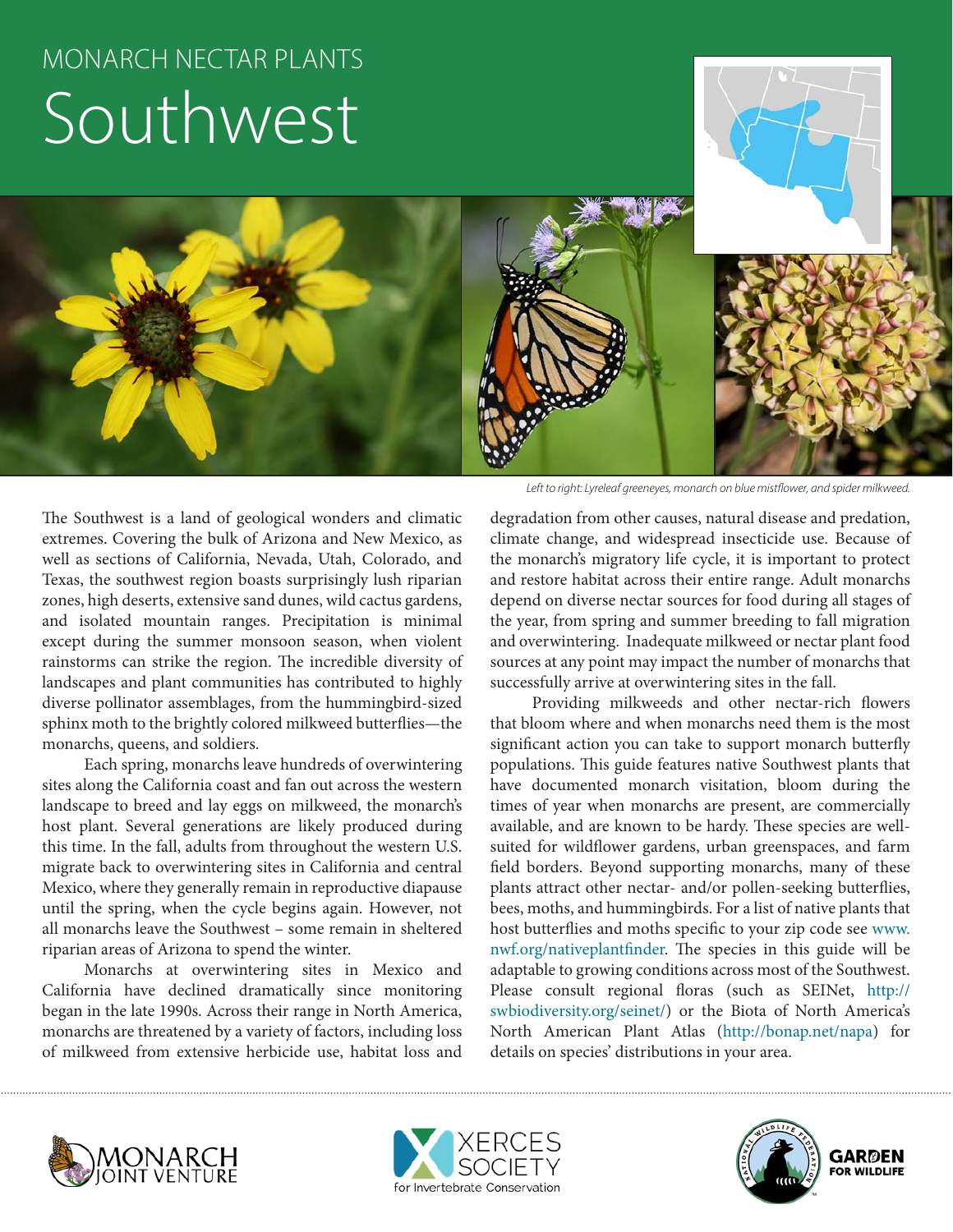



present year-round in the Southwest.

establish and tolerant of clay soils.

ls. Good late season nectar plant for butterflies.

in bioswales. Attracts beneficial insects and butterflies in the fall.

Patorium seroties **Eurator Seeds** eaten by birds. At thorough

Pat for butterfly gardens.

| <b>Bloom</b>                   | <b>Common Name</b>         | <b>Scientific Name</b>           | <b>Flower Color</b> | Max.<br><b>Height</b> | <b>Water</b><br><b>Needs</b> | <b>Right Sea</b><br><b>Notes</b>                                         |
|--------------------------------|----------------------------|----------------------------------|---------------------|-----------------------|------------------------------|--------------------------------------------------------------------------|
|                                | <b>Forbs</b>               |                                  |                     | (Feet)                | Low, Medium,<br>or High      | All species perennials, unless otherwise noted. Monarchs are present yea |
| <b>Spring to Summer</b>        | Desert globemallow         | Sphaeralcea ambigua              | Orange              | 3                     | L                            | Drought tolerant.                                                        |
|                                | Southwestern mock vervain  | Glandularia gooddingii           | Pink/purple         | 1                     | $\mathbf{L}$                 | Not as drought tolerant as habitat suggests.                             |
|                                | Spider milkweed            | Asclepias asperula               | White/green         | $\overline{2}$        | $\mathbf{M}$                 | Monarch caterpillar host plant.                                          |
| <b>Spring to Fall</b>          | Lyreleaf greeneyes         | Berlandiera lyrata               | Yellow              | $\overline{2}$        | $\mathbf{L}$                 | Annual plant. Blooms year-round in warm weather.                         |
|                                | Woods clover               | Trifolium pinetorum              | Pink/purple         |                       | $\mathbf{M}$                 | Annual plant. Prefers moist soils.                                       |
| <b>Summer to Fall</b>          | Arizona thistle            | Cirsium arizonicum               | Red/pink/purple     | $\overline{4}$        | $\mathbf{L}$                 | Biennial plant. Drought tolerant.                                        |
|                                | Blue mistflower            | Conoclinium coelestinum          | Blue/purple         | 3                     | $\mathbf{M}$                 | Can spread quickly.                                                      |
|                                | Common sunflower           | Helianthus annuus                | Yellow              | 8                     | M                            | Annual. A favorite of many bee species. Easy to establish a              |
|                                | Golden crownbeard          | Verbesina encelioides            | Yellow              | 5                     | L                            | Annual plant. Can be common on disturbed soils. Good la                  |
|                                | MacDougal verbena          | Verbena macdougalii              | Purple              | 3                     | M                            | Prefers moist soils. Attracts native bees.                               |
|                                | Smooth beggartick          | <b>Bidens</b> laevis             | Yellow              | 3                     | H                            | Annual plant. Prefers wet areas and can be used in bioswa                |
| <b>Summer to Winter</b>        | Cusp blazing star          | Liatris punctata var. mucronata  | Pink/purple         | $\mathfrak{Z}$        | $\mathbf{L}$                 | Fantastic butterfly plant.                                               |
| Fall                           | Lateflowering thoroughwort | Eupatorium serotinum             | White               | 6                     | $\mathbf{M}$                 | Good wildlife plant. Attracts butterflies and other insects.             |
|                                | Toothleaf goldeneye        | Viguiera dentata                 | Yellow              | 6                     | M                            | Extremely drought tolerant.                                              |
|                                | <b>Shrubs and Trees</b>    |                                  |                     |                       |                              |                                                                          |
| <b>Spring</b>                  | Sugar sumac                | Rhus ovata                       | White/pink          | 6                     | L                            | Extremely drought tolerant.                                              |
|                                | Threadleaf ragwort         | Senecio flaccidus var. flaccidus | Yellow              | 4                     |                              | Prefers disturbed soils. Good for soil stabilization.                    |
| <b>Spring to Summer</b><br> 18 | Desert willow              | Chilopsis linearis               | White/pink/purple   | 30                    | L                            | Fragrant flowers that hummingbirds love.                                 |
|                                | Sweetbush                  | Bebbia juncea                    | Orange/yellow       | 4                     | L                            | Flowers are fragrant. Attracts butterflies and other insects.            |
|                                | Velvet mesquite            | Prosopis velutina                | White/yellow        | 30                    | $\Gamma$                     | Deep taproot reaches water table.                                        |
| <b>Spring to Winter</b> 20     | Mule-fat                   | Baccharis salicifolia            | White/pink          | 10                    | $\mathbf{M}$                 | Tough and easy to grow but needs moisture. Great for but                 |
| <b>Summer to Fall</b><br>22    | Common buttonbush          | Cephalanthus occidentalis        | White               | 12                    | H                            | Fragrant, showy flowers that attract butterflies.                        |
|                                | Rubber rabbitbrush         | Ericameria nauseosa              | Yellow              | 6                     | L                            | Can be invasive in disturbed soils.                                      |
| <b>Fall to Winter</b><br>23    | Desertbroom                | Baccharis sarothroides           | Yellow              | 12                    | L/M                          | Can be used for streambank stabilization.                                |
| <b>Winter to Spring</b> 24     | Red barberry               | Mahonia haematocarpa             | Yellow              | 12                    | $\mathbf L$                  | Fragrant flowers in spring and large red fruits in fall. Drou            |

# **Winter to Spring** 24 Red barberry *Mahonia haematocarpa* Yellow 12 L Fragrant flowers in spring and large red fruits in fall. Drought tolerant.